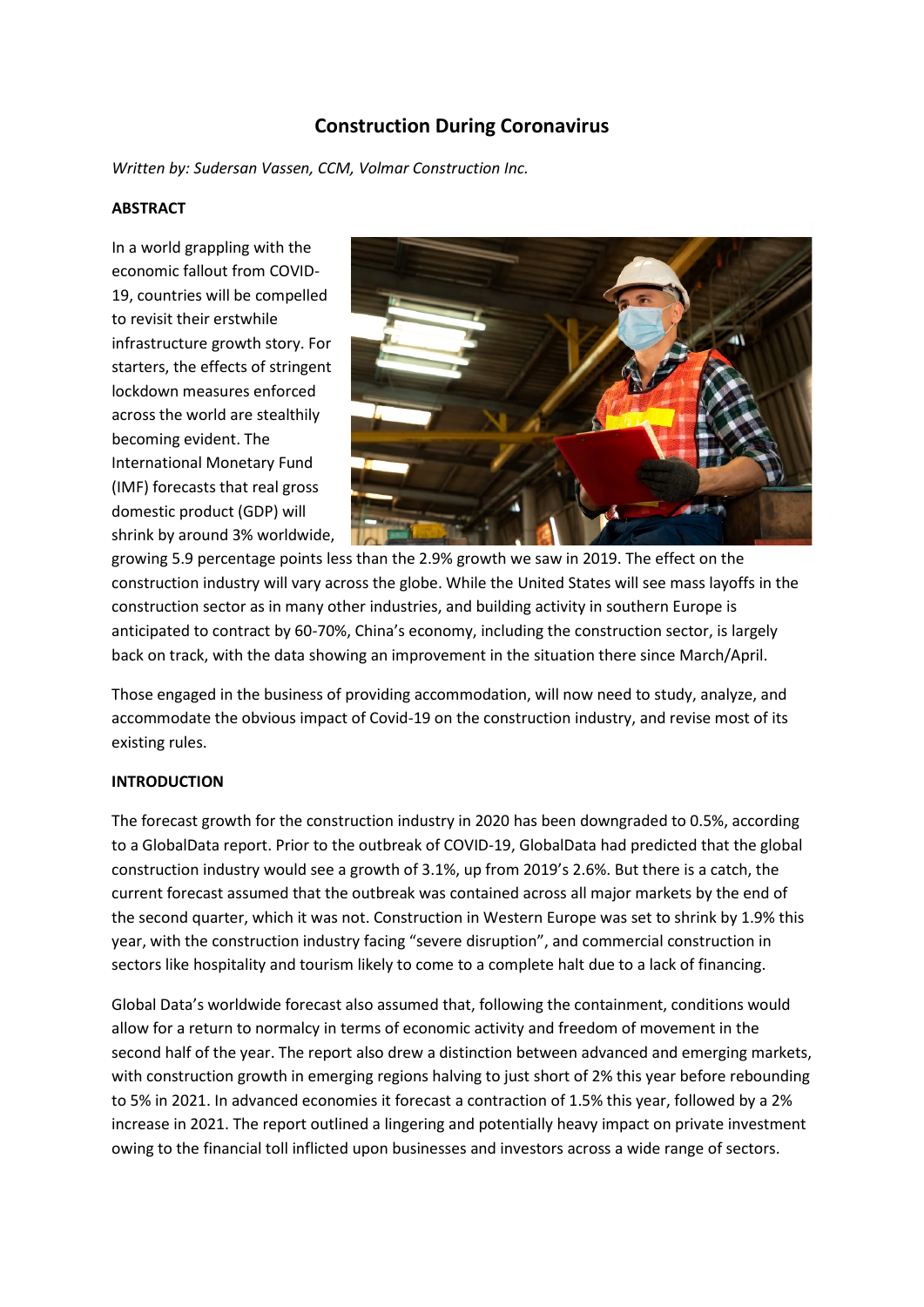According to the report, "Governments and public authorities will likely be aiming to advance spending on infrastructure projects as soon as 'normality' returns so as to invigorate the industry. This will be spread across all areas of transport infrastructure and energy and utilities. With interest rates falling to record lows, borrowing costs will be at a minimum, but the success of government efforts to spend heavily on infrastructure will be dependent in part on their current financial standing."

"Moreover, with most governments prioritising cash hand-outs, particularly to the economically weaker segment, their capability to invest in the infrastructure segment is likely to be constrained, especially in countries with high debts." - Can this mean private players will gain dominance?

This paper will talk about how construction activities should move to a blended model i.e. creation of Special Economic Zones (SEZs), STP, REZRP with super specialty service and medical centres concentrated in one hub.

## **WHAT NEEDS TO CHANGE**

Despite having weathered the storm of the Great Recession, the construction industry still faces challenges, both old and new, moving forward. Rising material and labour costs, labour woes, increased competition, and shrinking profit margins are some of the challenges construction firms face. There are also updated rules and regulations that business owners must stay abreast of, like new OSHA rules, or changes to building codes, or the recent tax reforms.

A survey by the Associated General Contractors of America (AGC) finds that 21% of employees in the construction industry are age 55 or older, compared to just 9% that are 24 or younger. Tech-savvy millennials aren't flocking to careers in construction as past generations have, which will continue to cause issues for firms as they seek to meet growing demand. The lack of diversity and the uncertainty of immigration reform will only make matters worse. Construction firms need to do a better job of creating in-house training and apprenticeship programs, as well as collaborating with state and local governments to create programs designed to attract and train new talent for careers in construction.

A report from McKinsey & Co. finds that, "While many U.S. sectors including agriculture and manufacturing have increased productivity 10 to 15 times since the 1950s, the productivity of construction remains stuck at the same level as 80 years ago. Current measurements find that there has been a consistent decline in the industry's productivity since the late 1960s." These findings are troubling, especially as construction projects are becoming increasingly more complex.

There are a number of factors that lead to poor productivity on construction projects. These can be due to inadequate planning and scheduling, lack of collaboration and communication between stakeholders on the project, idle time wasted by having to wait on materials and supplies to be delivered, or for prior work to be completed. Fragmentation in the industry from working in silos is also a major contributor to the lack of improvement in productivity levels over the years.

Construction methods like design-build and lean construction practices which require a high level of communication and collaboration among key players on a construction project have been proven to improve efficiency and productivity on projects. Technology such as building information modelling (BIM) and project management software are also tools that contracting firms can use to bolster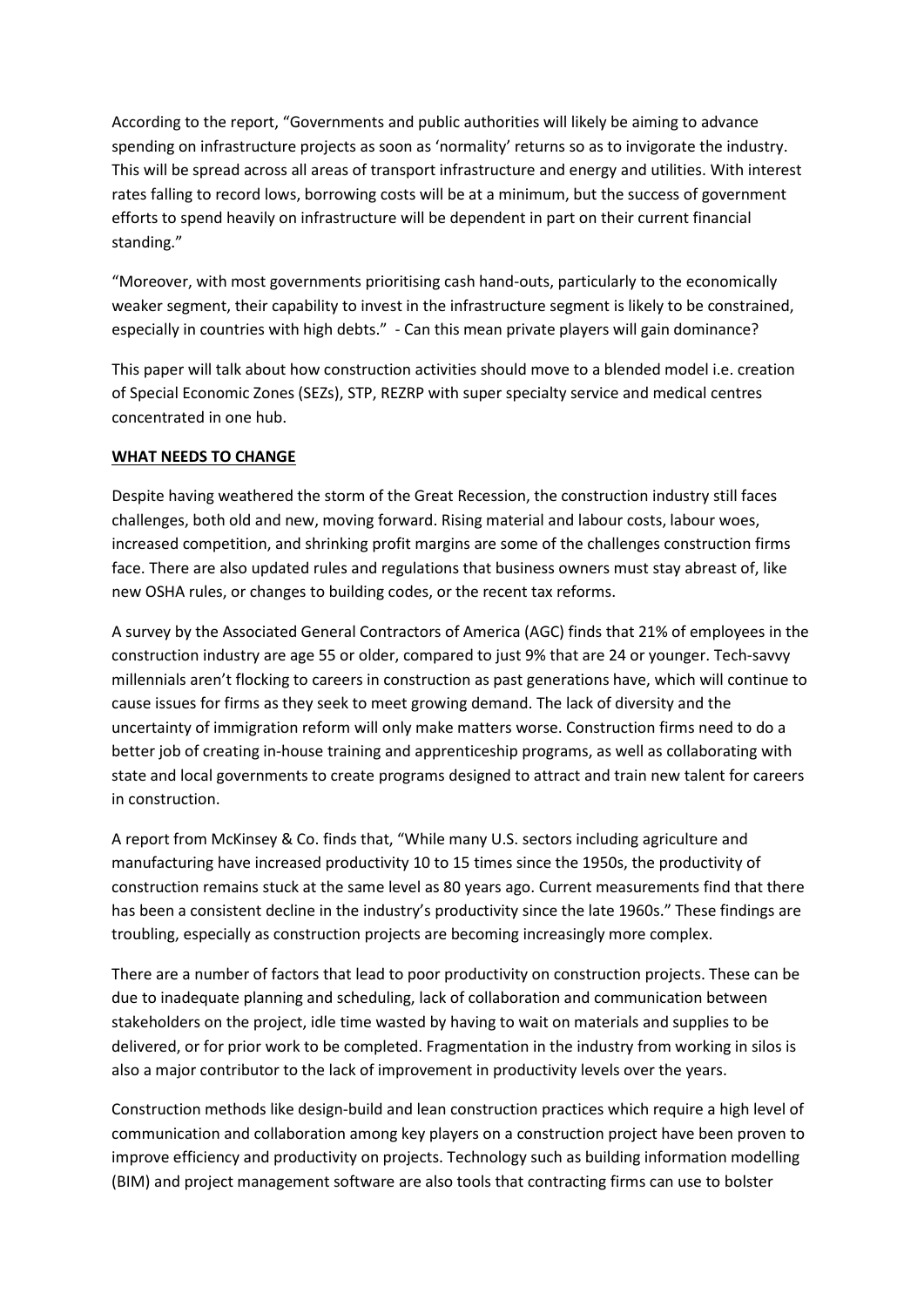productivity. Telematics, mobile devices, and software applications have all been in use in the construction industry for a number of years. Emerging technologies like Virtual Reality and Augmented Reality, robots, drones, 3D printing, the Internet of things (IoT), wearables, and autonomous vehicles are all being adapted for use in the construction industry.

BIM, VR, project management software, and mobile devices can help with scheduling and planning, as well as communication and collaboration which can lead to better productivity. Drones and wearables are being used to monitor workers and keep them safe. VR is being used to train workers in safe environments, and robots and autonomous equipment are aiding workers by alleviating some of the more strenuous tasks they are required to perform, while also removing them from some of the more hazardous areas on construction sites.

## **INITIATIVES NEEDED TO USHER IN CHANGE**

- Governments should allow migration from fixed leased deeds and/or minimum guaranteed amounts to become partners in co-living and adopt revenue sharing models for the industry.
- E-security hub, spending on internet connectivity, security, and networking products ought to increase in favor of more strategic properties.
- One of the very convenient pros of living in a gated community is the access to a number of amenities. Gated communities usually offer facilities such as a golf course, tennis courts, football pitches and more, as well as swimming pools and gyms. Having such a wellintegrated community with such shared facilities makes for comfortable living.
- The idea of gated homes is to be in a closed off and well-guarded surrounding. Gated communities usually have fixed entrance and exit points that are either manned or have electronic security. There will be CCTV cameras for 24/7 surveillance, electronic fences, intercom systems and so on.
- Green gated community designs homes with a focus on energy efficiency and resorting to advanced building science by using eco-friendly materials. This way they can promote water and electricity conservation, improve air quality and thus create a healthier living environment.
- On the supply side, we are likely to see companies doing more to digitalize their value chain (e.g. internal processes and go-to-market) and making their business more resilient. This includes construction site digitalization and supplier regionalization in a bid to make the supply chain more resistant to global shocks.
- Consolidation may well turn out to be another focus topic for construction companies in the new normal – consolidating the circular economy, for example, or increased energy efficiency, reduced CO2 emissions and "green" products for a Green Deal.
- New products and solutions that reduce the spread of disease could become more established on the market. The spectrum could range from antiviral HVAC systems to modified work/office furniture.

## **THE FUTURE OF CONSTRUCTION AS I SEE IT**

New Normal

• Demand shift – from commercial to residential/public and within commercial (to warehousing/logistics)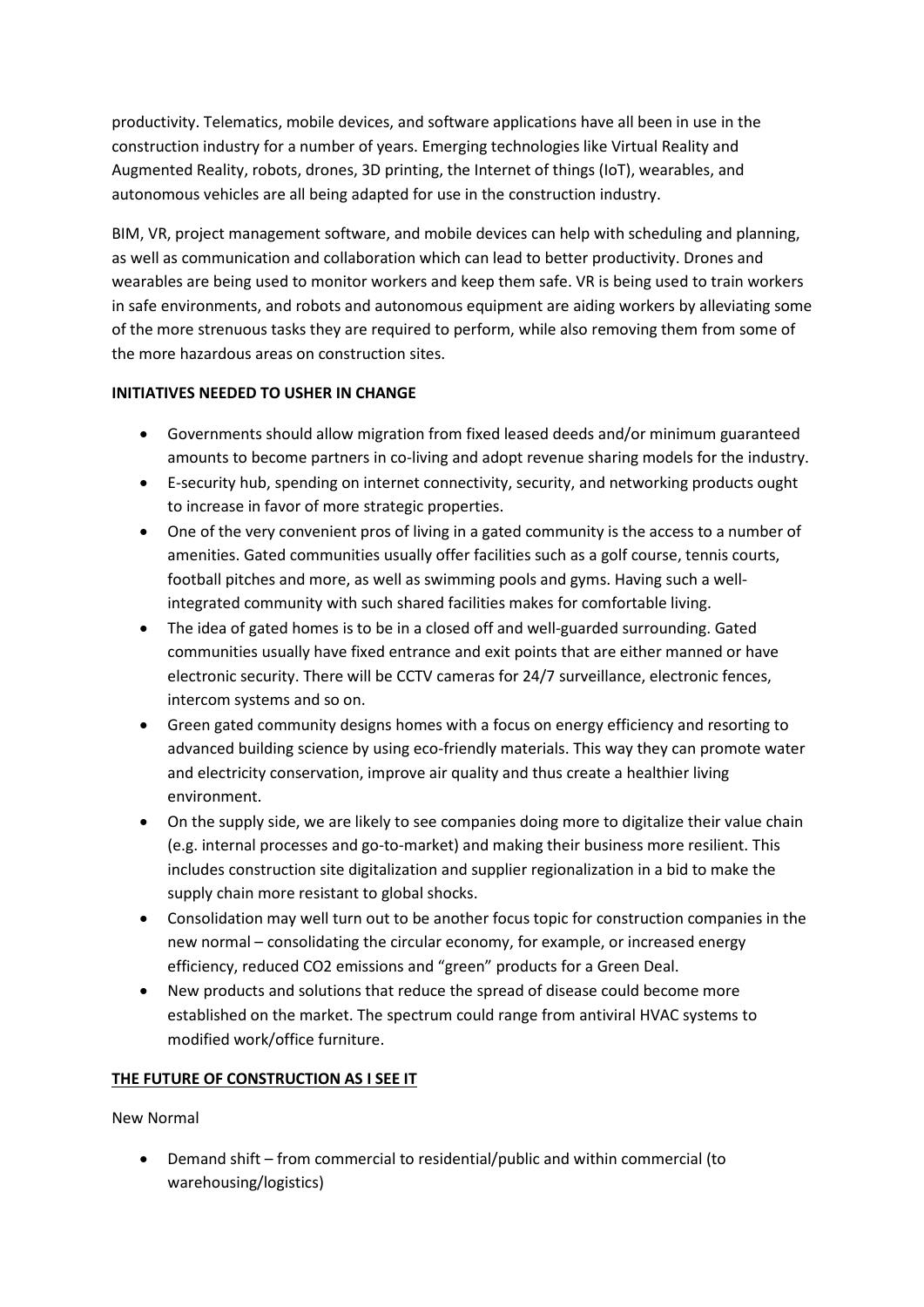- Structural change of supply side through accelerated change in market structure, processes, services
- Flexibility and resizing Operational Excellence Digitization of processes and value chain Investments in R&D
- Behavioral changes such as regular working from home have the potential to make living in the countryside more attractive
- In commercial construction, companies' demand for building work may decline due to massive slump in sales and profits some firms are experiencing. The structure of demand may also change as a result of permanent changes in behaviour: fewer hotels (as there will be fewer business/leisure trips), fewer offices (as there will be more remote working), less retail space coupled with increased demand for more warehouse/logistics space (as there will be more online shopping).
- Public sector construction Cities and local authorities responsible for majority of such spending are under the weight of mounting debts. Loss of business tax revenues in the wake of COVID-19 has exacerbated the situation.
- Construction coordination will be done virtually. Most people involved in the general contracting industry will adhere to the fact that construction coordination and planning involves bringing in project managers and superintendents from all trades involved. Going forward, these meetings which usually bring multiple people face to face will be held virtually.

## **CONCLUSION**

The construction industry has adapted to catastrophes in the past, the current COVID-19 situation is nothing less than the Tsunami of 2004. Keep in mind that the magnitude of physical disaster experienced during COVID-19 is far less when compared to ruinations because of hurricane-like calamities. As we have discussed in the paper above there will be a demand shift and variations of buying pattern emerging in the industry. The outcome of this will be unpredictable, with a likely shift in people working in big cities towards less crowded suburbs. Also, the decreased necessity of travel and tourism business will greatly impact the public construction market.

Against the backdrop of shrinking investments and the changing demand structure, Roland Berger has drawn up two scenarios for construction companies. The scenarios are based on regression analysis of selected indicators combined with empirical values from past crises. The scenarios show that the construction industry will likely reach its nadir in the first or second quarter of 2021, somewhat later than the economy as a whole. At the end of 2021, real revenues may thus be 6% lower than at the end of 2019 in the base scenario (U-shaped recovery), and as much as 8% lower in the negative scenario (L-shaped recovery).

Given the nature of construction projects with their lengthy planning, approval, financing and execution phases, the full impact of the coronavirus crisis will be felt later than in many other industries. The sector will only get back to something approaching pre-crisis levels toward the end of 2022. The biggest losses will be driven by commercial construction, where a 6% drop in real terms could be seen in 2020 owing to the collapse in revenues – with some firms making zero sales during